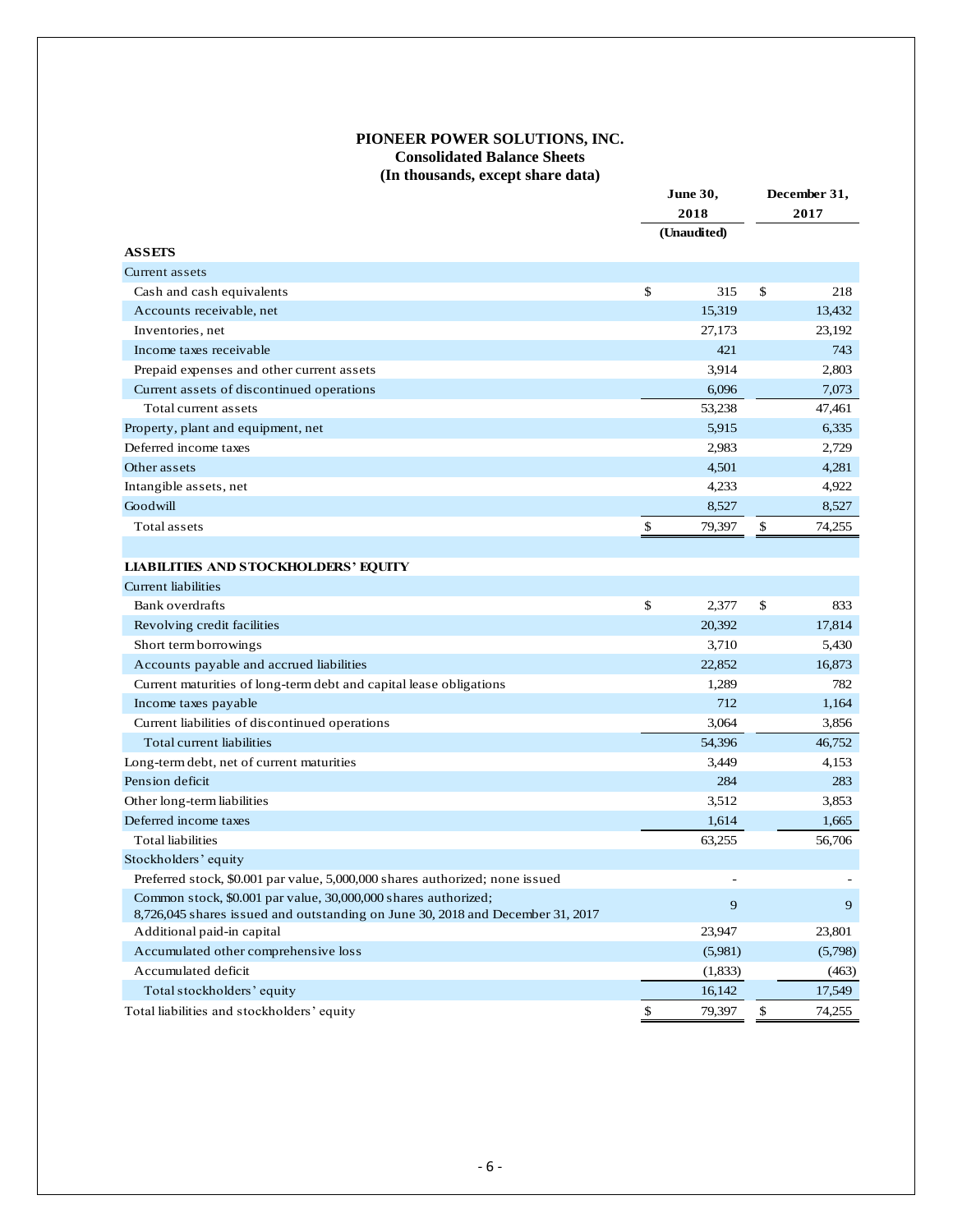## **PIONEER POWER SOLUTIONS, INC. Consolidated Statements of Operations (In thousands, except per share data) (Unaudited)**

|                                                        | <b>Three Months Ended</b><br><b>June 30,</b> |        |              |              | <b>Six Months Ended</b> |         |              |        |  |  |  |
|--------------------------------------------------------|----------------------------------------------|--------|--------------|--------------|-------------------------|---------|--------------|--------|--|--|--|
|                                                        |                                              |        |              |              | June 30,                |         |              |        |  |  |  |
|                                                        |                                              | 2018   |              | 2017         |                         | 2018    |              | 2017   |  |  |  |
| Revenues                                               | $\mathbb{S}$                                 | 24,593 | $\mathbb{S}$ | 27,284       | $\mathsf{\$}$           | 48,068  | \$           | 52,340 |  |  |  |
| Cost of goods sold                                     |                                              | 19,390 |              | 21,461       |                         | 38,437  |              | 40,951 |  |  |  |
| Gross profit                                           |                                              | 5,203  |              | 5,823        |                         | 9,631   |              | 11,389 |  |  |  |
| Operating expenses                                     |                                              |        |              |              |                         |         |              |        |  |  |  |
| Selling, general and administrative                    |                                              | 4,149  |              | 4,184        |                         | 8,346   |              | 8,525  |  |  |  |
| Restructuring and integration                          |                                              |        |              | $\mathbf{1}$ |                         |         |              | 156    |  |  |  |
| Foreign exchange loss (gain)                           |                                              | 197    |              | (210)        |                         | 273     |              | (271)  |  |  |  |
| Total operating expenses                               |                                              | 4,346  |              | 3,975        |                         | 8.619   |              | 8,410  |  |  |  |
| Income from continuing operations                      |                                              | 857    |              | 1,848        |                         | 1,012   |              | 2,979  |  |  |  |
| Interest expense                                       |                                              | 750    |              | 611          |                         | 1,399   |              | 1,160  |  |  |  |
| Other expense (income)                                 |                                              | 22     |              | (44)         |                         | 138     |              | 53     |  |  |  |
| Income (loss) before taxes                             |                                              | 85     |              | 1,281        |                         | (525)   |              | 1,766  |  |  |  |
| Income tax expense (benefit)                           |                                              | 163    |              | (414)        |                         | 135     |              | (133)  |  |  |  |
| Net (loss) income from continuing operations           |                                              | (78)   |              | 1,695        |                         | (660)   |              | 1,899  |  |  |  |
| Loss from discontinued operations, net of income taxes |                                              | (718)  |              | (410)        |                         | (710)   |              | (507)  |  |  |  |
| Net (loss) income                                      | \$                                           | (796)  | \$           | 1,285        | \$                      | (1,370) | \$           | 1,392  |  |  |  |
|                                                        |                                              |        |              |              |                         |         |              |        |  |  |  |
| (Loss) earnings per share:                             |                                              |        |              |              |                         |         |              |        |  |  |  |
| Basic and diluted                                      |                                              |        |              |              |                         |         |              |        |  |  |  |
| (Loss) income from continuing operations               | \$                                           | (0.01) | \$           | 0.19         | \$                      | (0.08)  | \$           | 0.22   |  |  |  |
| Loss from discontinued operations                      |                                              | (0.08) |              | (0.04)       |                         | (0.08)  |              | (0.05) |  |  |  |
| Net (loss) income                                      | $\mathbb{S}$                                 | (0.09) | \$           | 0.15         | \$                      | (0.16)  | \$           | 0.17   |  |  |  |
|                                                        |                                              |        |              |              |                         |         |              |        |  |  |  |
| Diluted                                                |                                              |        |              |              |                         |         |              |        |  |  |  |
| (Loss) income from continuing operations               | \$                                           | (0.01) | $\mathbb{S}$ | 0.19         | $\mathsf{\$}$           | (0.08)  | $\mathbb{S}$ | 0.22   |  |  |  |
| Loss from discontinued operations                      |                                              | (0.08) |              | (0.04)       |                         | (0.08)  |              | (0.05) |  |  |  |
| Net (loss) income                                      | $\mathsf{\$}$                                | (0.09) | $\mathbb{S}$ | 0.15         | $\mathsf{\$}$           | (0.16)  | $\mathbb{S}$ | 0.17   |  |  |  |
|                                                        |                                              |        |              |              |                         |         |              |        |  |  |  |
| Weighted average common shares outstanding:            |                                              |        |              |              |                         |         |              |        |  |  |  |
| Basic                                                  |                                              | 8,726  |              | 8,713        |                         | 8,726   |              | 8,707  |  |  |  |
| Diluted                                                |                                              | 8,726  |              | 8,743        |                         | 8,726   |              | 8,737  |  |  |  |
|                                                        |                                              |        |              |              |                         |         |              |        |  |  |  |